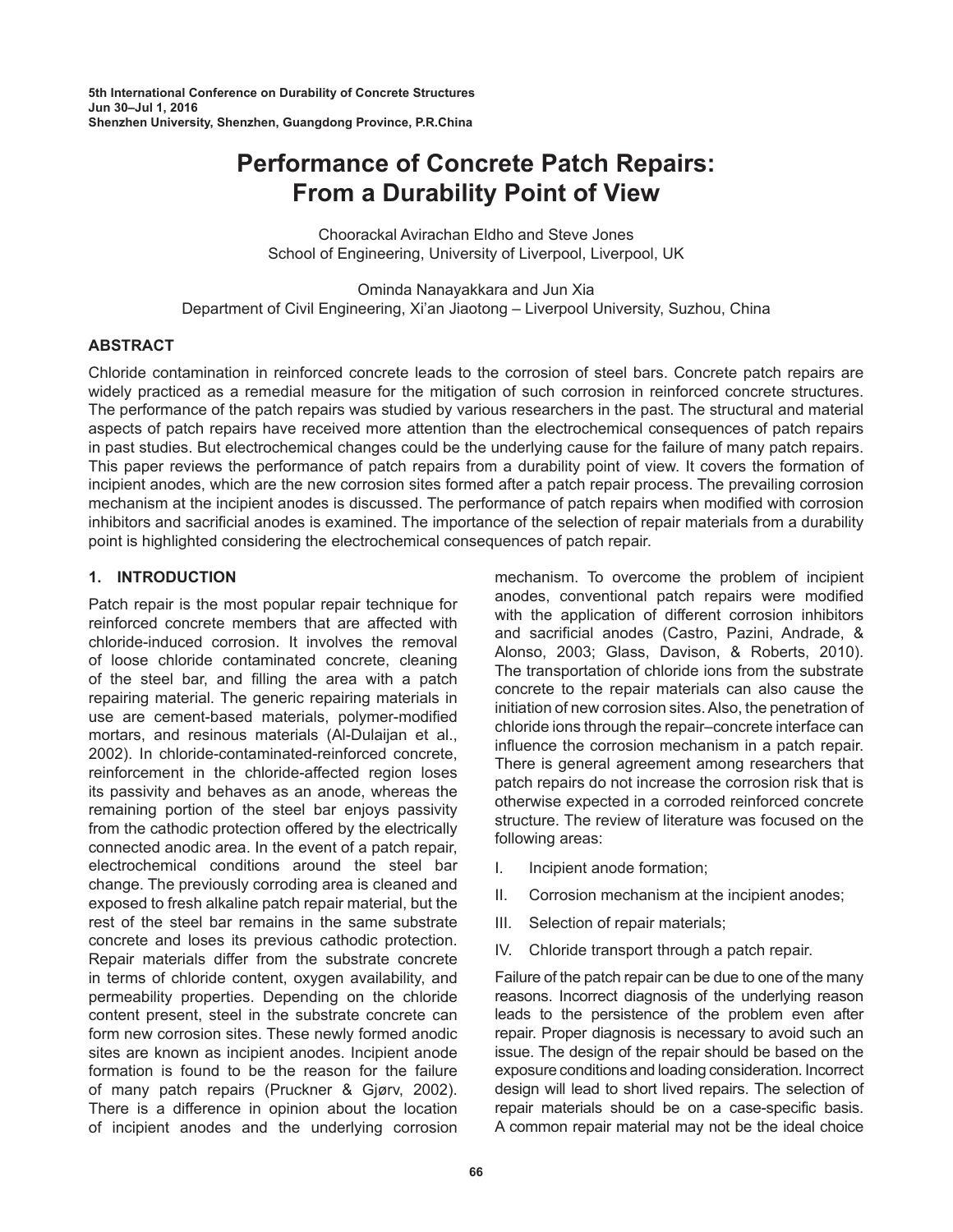in different repair situations. The entire repair process should be done with the utmost care, including the surface preparation, cleaning of the steel bars, and the application of the repair mortar (Lukovi et al., 2006). This paper reviews the key factors affecting the durability of concrete patch repairs.

## **2. INCIPIENT ANODE FORMATION**

Incipient anode formation is generally explained using the two events that take place after a patch repair. First, macrocell corrosion formation within the repaired structure due to the electrochemical potential difference created between the repair material and substrate concrete. The repaired part will be different from the substrate concrete in terms of the chloride content, permeability properties, and the electrical resistivity. This creates two different environments around the steel bar in the repair and substrate concrete. The part of the steel bar with least electrochemical potential will serve as the anode, while the part with higher electrochemical potential acts as the cathode. Electron transfer takes place between these locations, resulting in the formation of macrocells. These resulting corrosion sites are called as incipient anodes. Second, chloride ion transport takes place from the substrate concrete to the repair and on through the repair–substrate interface. Movement of chloride ions can depassivate the new steel bar areas. This could act as new anodes. Also, the penetration of chlorides through the interface creates new corrosion sites at the interface. Hence, the new corrosion sites after a repair could be formed in any one of the following three areas: on the substrate concrete, on the substrate–repair interface and within the repair itself (Barkey, 2005; Mailvaganam & Zhang, 2006; Soleimani, Ghods, Isgor, & Zhang, 2010).

There are differences in opinion about the location of incipient anode among different researchers. Incipient anodes are formed at the intersection of repair and substrate concrete and the majority of the cathodic sites are situated in the repair material with few in the concrete substrate. However, another study has reported that incipient anode formation is identified in the substrate concrete. The location of an incipient anode could be in the 2–5 cm range near the interface. Anodic current density is found to have a peak near the repaired concrete and asymptotically approaches to the corrosion density observed in the substrate before patch repair. It is interesting to note that both researchers adopted different kinds of specimen geometry for their experimental studies (Barkey, 2005; Zhang & Mailvaganam, 2006). The macrocell current generated at the incipient anode location is ohmic controlled; the existing potential gradient accelerates

the transport of chemical species. It can be either chlorides or a corrosion inhibitor. The interface between the repair and original concrete remains passive due to the transport of chlorides away from the interface against the macrocell potential gradient that exists. This provides an opportunity to engineerdurable patch repairs for better performance.

Incipient anode formation can also be explained related to the chloride ion transport in a repaired member. Macrocell activity may not be the only reason for the development of incipient anodes but also can be the interface features at the substrate–repair boundary, existing chloride in the parent concrete, and the vibration effects created during the repair process. The potential gradient between steel in the repaired parts to steel bars in the parent concrete is not very high. Both possess similar potential values. This shows that the residual chloride content present in the parent concrete can alone form further corrosion sites, macrocell formation phenomena is not necessary. Normally, the permeability of repair materials is very low, but parent concrete is more permeable to the attack of chlorides; more chlorides are present at the interface that also contributes to the corrosion initiation (Christodoulou, Goodier, Austin, Webb, & Glass, 2013).

Concrete resistivity is another major factor that influences the magnitude of macrocell corrosion, followed by the availability of the oxygen in the patch. Electrical resistivity of the electrolyte is an important parameter that decides the magnitude of the corrosion current at the incipient anode. The total corrosion current in the repaired member decreases as the patch resistivity increases. Hence, a repair material with higher resistivity than that of the substrate is a better repair strategy. A patch with high resistivity diminishes the incipient anode effect. But if the quality of the repair and the substrate considerably differs, then there is a chance for the mechanical incompatibility between the two. If the resistivity of the substrate is low, the incipient anode effect will be predominant irrespective of the patch quality. Substrate concrete with low resistivity experiences the most significant incipient anode effect, regardless the resistivity of the patch used cover thickness and the size of the patch does not significantly affect the incipient anode formation, since it is a localised phenomenon. It was expected that the limiting oxygen concentration will result in lower microcell and macrocell current. But incipient anode effect was present at low oxygen concentrations also (Soleimani et al., 2010). Researchers agree that the incipient anode formation appears in the patch repairs as a cause for its failure, but there is no unanimous opinion about the locations of its appearance and the factors that trigger its formation.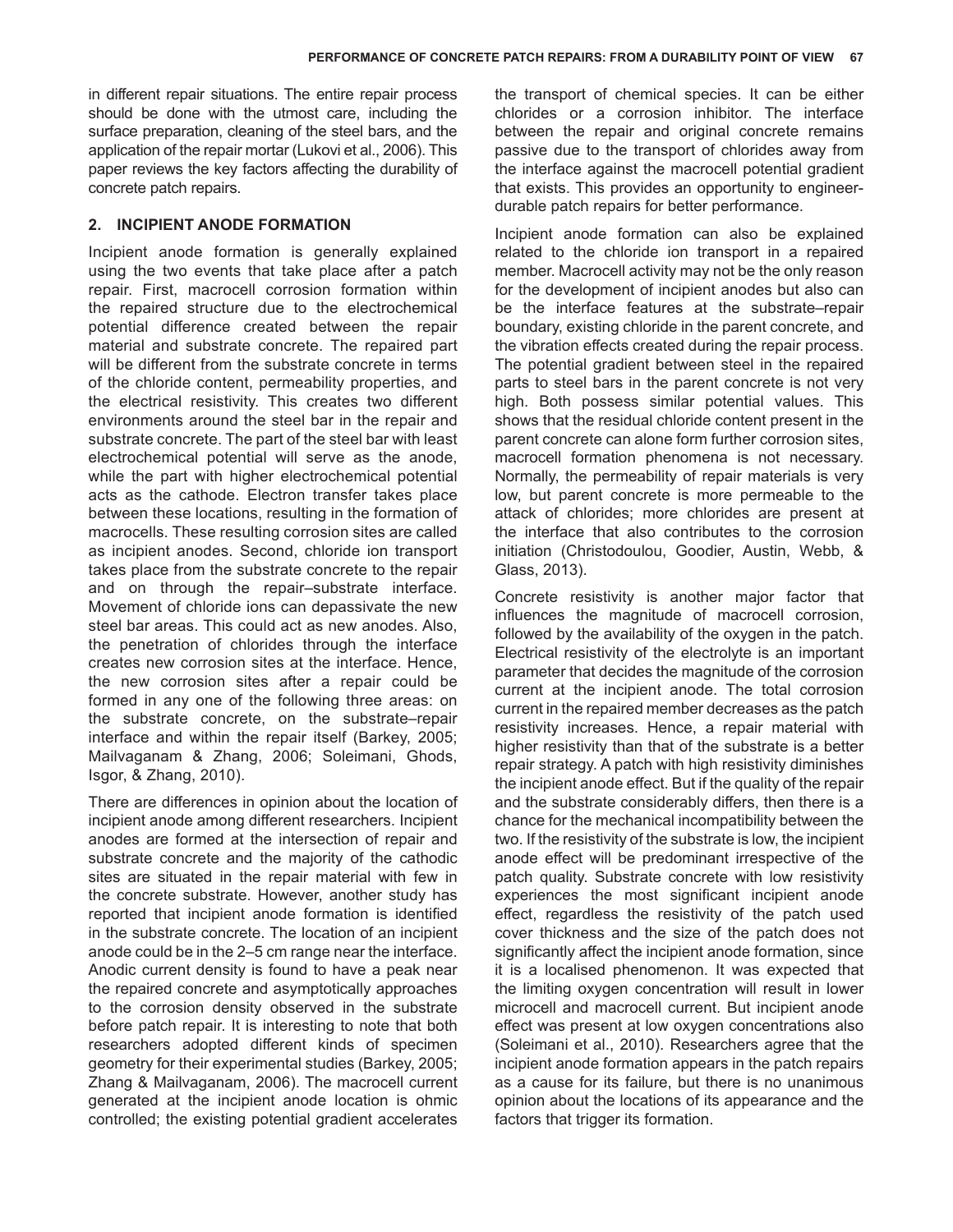#### **3. CORROSION MECHANISM AT PATCH REPAIRS**

Macrocell corrosion and microcell corrosion are the two different corrosion mechanisms that are found at any corrosion site. The distance between the anode and cathode locations, their respective surface areas, and the electrochemical environment around it are the factors deciding the type of corrosion. In a uniform corroding environment, microcell corrosion is expected in the steel bars. In case of patch repair, steel bars are subjected to a non-uniform environment; hence, microcell corrosion is not examined in most of the previous studies conducted in concrete patch repairs. Before patch repair, steel bar in the concrete is actively undergoing microcell corrosion. During patch repair, fresh alkaline repair material provides passivity to the area of steel bar present in the repair, but the rest of the steel bar in the adjacent chloride contaminated concrete continues to undergo microcell corrosion. Also, macrocell corrosion can additionally develop due to the electrochemical potential difference that arises between the repair material and substrate concrete (Soleimani et al., 2010). Both of the above corrosion mechanisms could play an important role in the failure of patch repairs. Also, there are chances for the coexistence of both the corrosion mechanisms (Zhang & Mailvaganam, 2006). Macrocell and microcell corrosion in concrete is schematically represented in Figure 1. Anodic (A) and cathodic (C) locations are closely situated in a microcell corrosion scenario, whereas they are located at a large distance apart in a macrocell corrosion scenario. Anodic current and cathodic current are represented as  $I_{\text{A}}$  and  $I_{\text{C}}$ , respectively.



**Figure 1.** Schematic representation of the formation of corrosion sites.

Raupach (1996) has explained the corrosion risk after a patch repair focusing on the macrocell corrosion mechanism. The importance of surface preparation before patch repair was highlighted. All the weak contaminated concrete over the steel bar should be removed. The presence of chlorides adjacent to the repair material can initiate new macrocell sites for corrosion. A coating of affected area of steel bar reduces the cathodic reactions, but overall, it is not very effective since other passive areas are available in the steel bar as cathodic locations. Application of coating systems that can reduce the water content in concrete could

increase the electrical resistivity and thereby reduce corrosion current flow. Differences in the availability of oxygen can also cause macrocell formation in patch repairs. Generally, the repair materials have very low permeability and dense microstructure than the old substrate concrete. This will create differences in the concentrations of available oxygen between the patch and the substrate concrete. It can also contribute to the generation of an electrochemical potential gradient and macrocell formation. There was one such study stating that microcell corrosion is the predominant corrosion mechanism, when an active steel bar is connected to the passive steel bar. High potential gradient may not cause high macrocell current flow, and it could be controlled by the individual anodic–cathodic kinetics. In such cases, replacement of carbon steel bars with stainless steel bars in the patch repairs could be an economical solution to reduce the failure of repairs (Qian, Zhang, & Qu, 2006).

#### **3.1 Microcell corrosion**

Microcell corrosion is more uniform in its nature. Anodic and cathodic locations are situated very closely in this kind of corrosion mechanism. Penetration of chloride ions to the concrete and further depassivation of the steel bars creates anodic sites. Areas of steel bar, which have access to the oxygen and water, will serve as the cathodic sites.

Anodic reaction at the active steel in the substrate concrete,

$$
Fe \rightarrow Fe^{2+} + 2e^-
$$
 (1)

Cathodic reaction is at the passive steel in repair material,

$$
2H_2O + O_2 + 4e^- \to 4 \text{ OH}^-
$$
 (2)

Further OH⊤ reacts with Fe<sup>2+</sup> to form Fe (OH)<sub>2</sub>; this further reacts with oxygen to form a series of oxide compounds. They appear as rust in the steel surface.

$$
Fe^{2+} + 2 \text{ OH}^{-} \rightarrow Fe \text{ (OH)}_{2} \tag{3}
$$

Figure 1 pictorially explains the above reactions. In the microcell corrosion scenarios, the corrosion rate is determined by the intersection of the anodic and cathodic polarisation curves as shown in [Figure](#page-3-0) 2 (Qian et al., 2006). Steel bar in the repair material benefits from the passivation, as observed by a more positive half-cell potential values  $(E_{\text{mi-c}})$  and less corrosion current  $(I_{mi, c})$ . Steel bar in the substrate concrete depassivates in the presence of chlorides and more negative half-cell potential  $(E_{mi,a})$  and high corrosion currents  $(I_{mi,a})$  are observed. The magnitude of microcell corrosion taking place in the patch repair materials and in substrate concrete can be represented as  $I_{mi,c}$  and  $I_{mi,a}$ . In both scenarios, the anodic current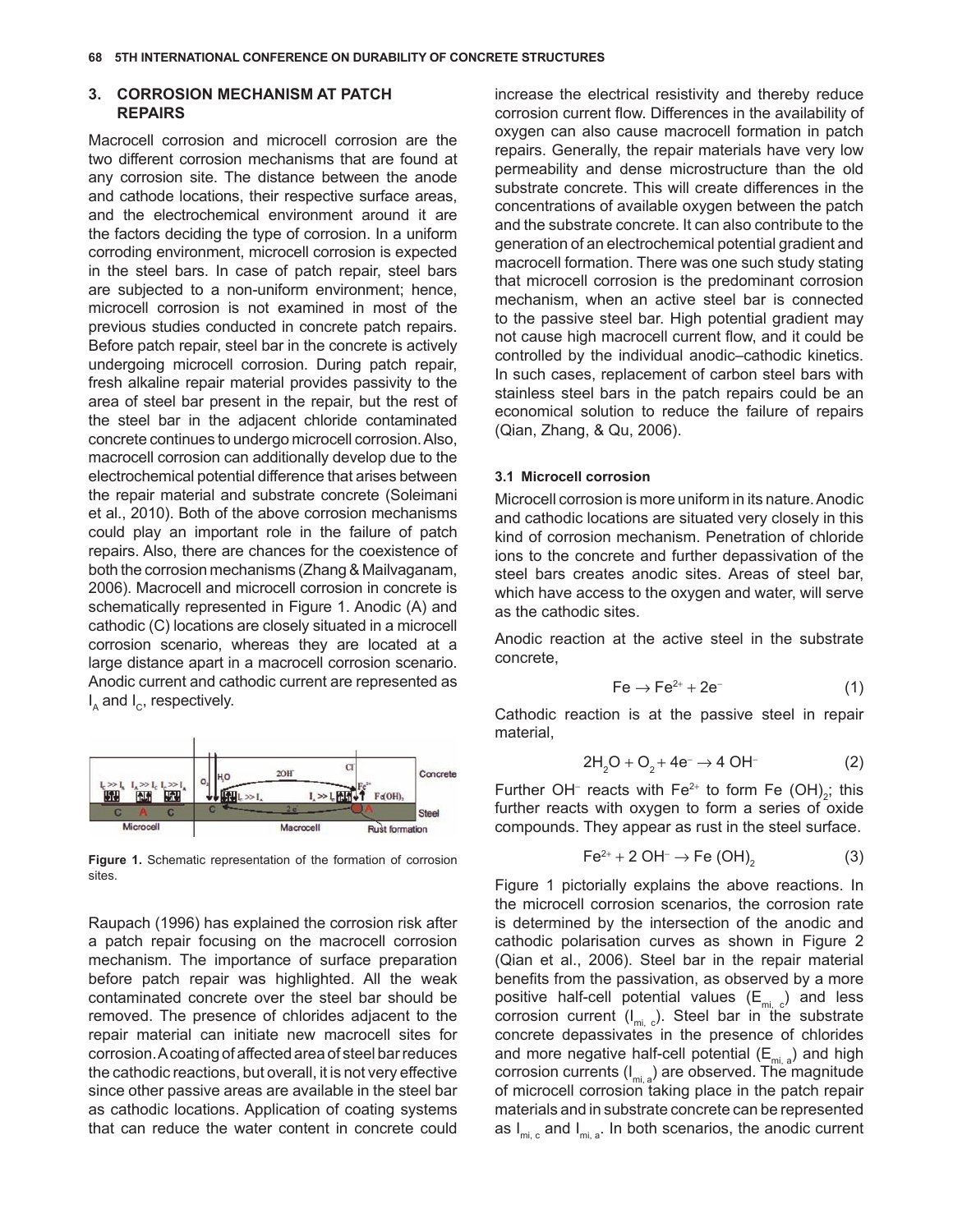<span id="page-3-0"></span>

**Figure 2.** Microcell corrosion formation in patch repair.

is equal to the cathodic current since all the electrons released by the anodic area are consumed at the cathodic area. The corroding part will show a uniform corrosion potential, such as  $E_{\text{mi.c}}$  and  $E_{\text{mi.a}}$ , in cathodic and anodic areas, respectively.

#### **3.2 Macrocell corrosion**

Macrocell corrosion is the predominant corrosion mechanism found in chloride contaminated concrete. The macrocell formation in patch repairs can be theoretically explained using a macrocell model circuit (Maruya, Takeda, Horiguchi, Koyama, & Hsu, 2007). When there are a number of anodic and cathodic sites created because of an electrochemical potential difference such as in the case of a patch repair, the microcell corrosion alone cannot explain the whole process. There are a number of anodic and cathodic sites connected at the incipient anodes. Since the anodic and cathodic areas of the steel bars are electrically connected in a concrete patch repair, the redistribution of electrochemical potentials is observed after a patch repair. The difference between the final potentials of anodic and cathodic sites is the driving potential, which is responsible for the macrocell corrosion current. The initial half-cell potential values of the anodic and cathodic sites are represented by  $E_{\text{mi}, c}$  and  $E_{\text{mi}, a}$  in Figure 3. Polarisation of the anodic and cathodic sites was observed once the electrodes are connected. A shift in the potential values was observed at both the anode and cathodic sites due to this polarisation. The final half-cell potential values are represented by  $E_{ma, c}$  and  $E_{ma, a}$ . It was observed that the potential of the cathodic site is moving in the more positive direction, whereas the anodic site is moving in the more negative direction. The difference between the  $E_{\text{mi},c}$  and  $E_{\text{mi},a}$  is the driving potential responsible for the macrocell current generation.

The possible threats to the durability of a patch repair are graphically shown in Figures 4A–D.



**Figure 3.** Formation of macrocell corrosion and the driving potential in a patch repair.



**Figure 4.** (A–D) Different possible scenarios after a patch repair.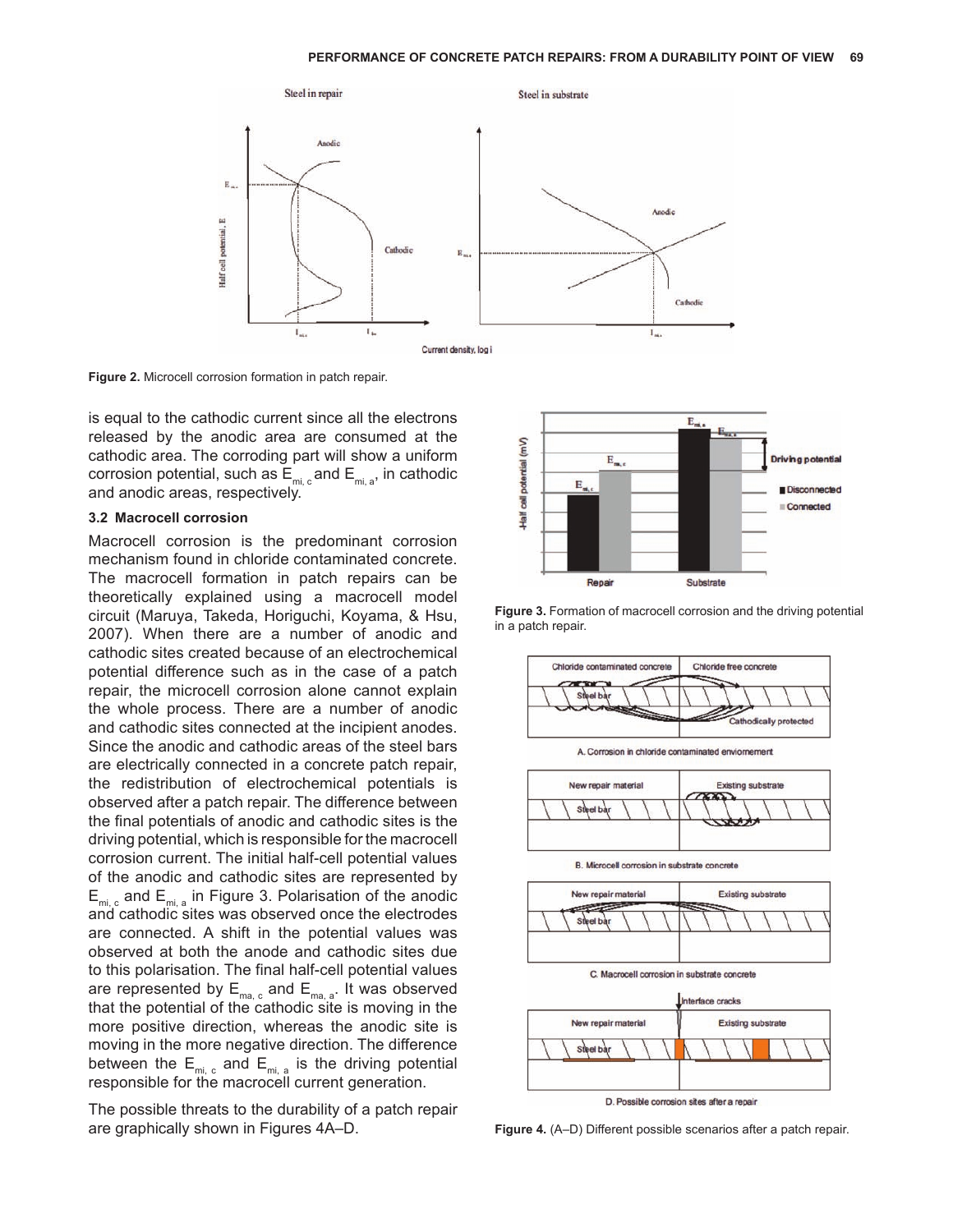[Figure 4A:](#page-3-0) corrosion in chloride-contaminated environment can be because of either microcell or macrocell formation. Also both of these can coexist in a corroding steel bar. Steel in the chloride-free concrete enjoys the cathodic protection.

[Figure 4B: w](#page-3-0)hen the chloride-contaminated concrete is replaced with a fresh repair mortar, the steel in the old substrate concrete loses its passivity, and microcell corrosion cells can be initiated there.

[Figure 4C:](#page-3-0) the electrochemical potential difference between the repair material and the substrate concrete can lead to the formation of macrocells in a repaired structure. Steel in the substrate concrete can act as the anode, and the steel in the repair material will serve as the cathode.

[Figure 4D:](#page-3-0) the possible corrosion sites after a patch repair can be located in the substrate concrete, repair material, or at the interface between the substrate concrete and repair material. In a patch repair exposed to a chloride-contaminated environment, the interface cracks can serve as the entry point for the chlorides. This leads to the formation of corrosion sites at the interface.

### **4. SELECTION OF REPAIR MATERIALS**

A comprehensive guide dealing with the protection of concrete structures using different repair methods is available with the European code EN 1504. This review is restricted to the properties of repair materials, which are important from the electrochemical consequences of patch repair. Hence, large amounts of literature dealing with the structural properties of repair mortars are not included. Cementitious mortars, polymermodified cementitious mortar, and resin-based mortars are the commonly available generic repair materials on the market. The compatibility of the repair material with the substrate concrete is the most important feature for the selection of repair materials. Compatibility should be matched in terms of mechanical, electrochemical, and dimensional properties (Emmons, Vaysburd, & McDonald, 1993; Vaysburd, 2006).

There are inherent differences in properties between the polymer based repair materials and traditional construction materials. The properties of polymer-based materials are highly dependent on the temperature and application methods (Kosednar & Mailvaganam, 2005). Proper application methods and curing procedures need to be followed for those repair materials. Polymeric repair materials also exhibit a reduction in their water permeability (Mangat & Limbachiya, 1995). Fibre-reinforced repair mortars reduce the microcracking in repairs. Repair materials with migrating inhibitors are new developments in the repair industry. In such repair materials, inhibitors can diffuse through the concrete *via* diffusion. They make

a monomolecular protective layer upon contact with the steel bar and this protects them (Batis, Routoulas, & Rakanta, 2003). Creep and shrinkage properties of the repair material are also important since they control the cracking and bond failure at the repair–concrete interface (Mangat & Limbachiya, 1995). The penetration of chlorides to the repaired structure after the repair can take place mainly through such weak areas.

Attempts have been made to modify conventional patch repairs to improve their performance. The macrocell corrosion in patch repairs that is modified by the application of reinforcement primers was studied. Four different types of primers offering barrier protection, cathodic protection, inhibition, and passivation were considered for the study. Results showed that the primers are effective in the initial months. In the long term, the primers that offer barrier protection exhibited better performance. Zinc sacrificial coating was found to be not long lasting and not effective for protection in the longer duration. It enhances the corrosion of the non-repaired zones in the long run (Castro et al., 2003). Modified patch repair techniques were also patented by various researchers. Weyers patented the patch repair technique in which corrosion inhibitors were sprayed initially to the repairing location after the removal of loose concrete. The area is saturated with corrosion inhibitor before back filling is done with the concrete overlay modified with a corrosion inhibitor (Weyers & Prowell, 1995).

Glass demonstrated the application of sacrificial anodes in the patch repairs. Repair materials of high resistivity will reduce the effectiveness of the sacrificial anode if it is placed in the repair. Hence, a methodology involving the insertion of sacrificial anodes into the substrate concrete itself was proposed by Glass (Glass et al., 2010). The effectiveness of sacrificial anodes in a patch repair was also demonstrated using finite element modelling (Cheung & Cao, 2013). Sacrificial anodes placed in the parent concrete influences the potential of the steel bar in the repair. The reach of protection is higher than that offered by a sacrificial anode embedded in the repair itself. Properties of the repair materials affect the performance of sacrificial anodes, when they are embedded in the repair material, but they are not effective when the anodes are embedded in the substrate concrete. An alternative criterion to the 100-mV depolarisation is verified to assess the performance of sacrificial anodes in patch repairs. According to this, parts of the steel bar away from the anode should have a significant polarization to at least a distance equal to half of the spacing between adjacent anodes (Christodoulou, Goodier, Austin, Glass, & Webb, 2014). The influence of the corrosion inhibitors in limiting the failure of patch repairs was also studied. Corrosion inhibitors are classified based on their protection mechanism. An active type of corrosion inhibitor encourages the formation of a passive layer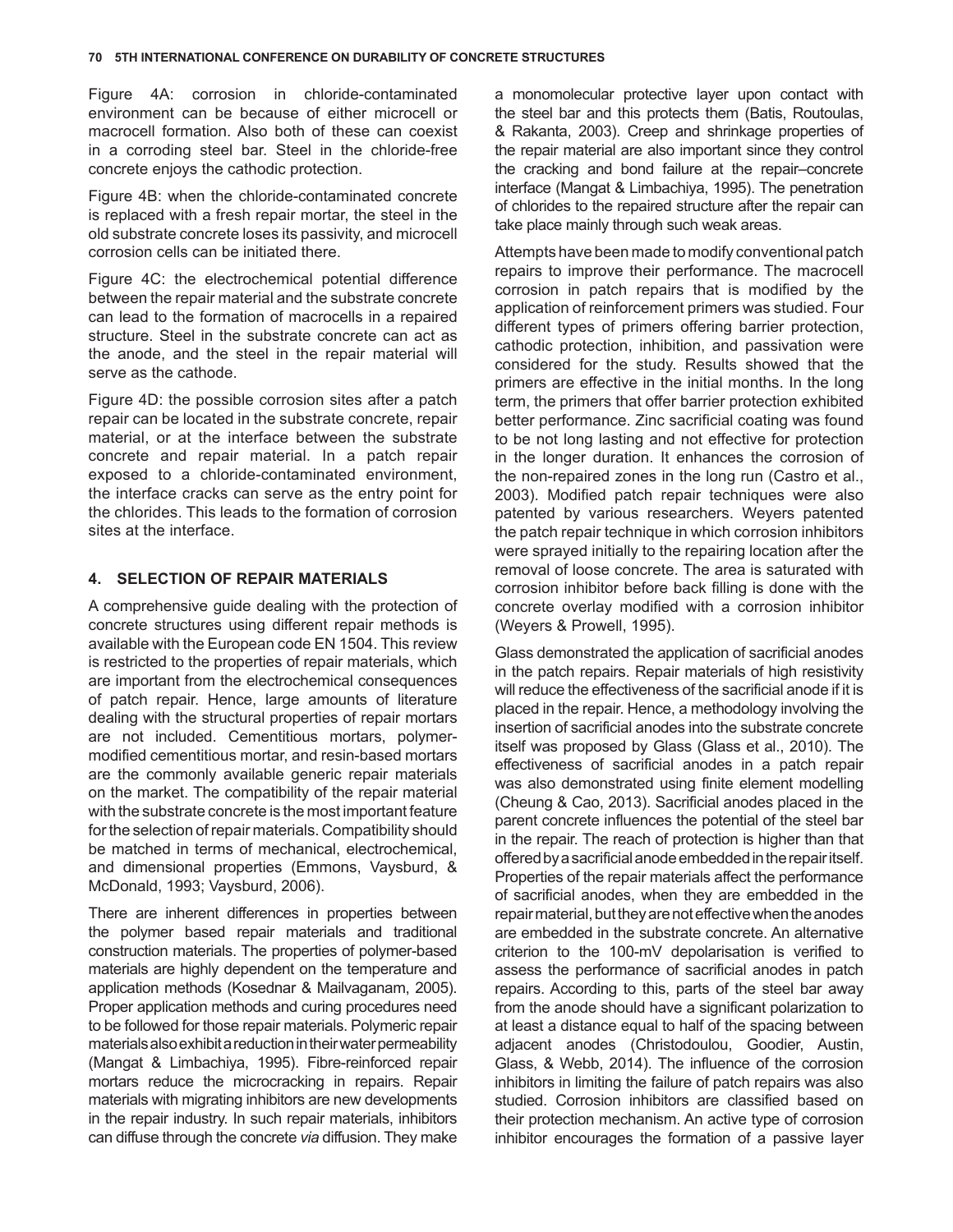around the steel bar, whereas a passive type reduces the chloride ion migration. Organic inhibitors, primarily amines and esters, provide a protective coating around the steel bar and delay the penetration of chlorides to the steel surface (Söylev & Richardson, 2008). The application of corrosion inhibitors to improve the patch repairs is not a guaranteed solution to avoid the longterm problems (Smith & Virmani, 2000). Long-term stability and performance of the corrosion inhibitors are questionable.

There is a methodology proposed for the selection of repair materials to be used for the repair of carbonationinduced corrosion. The method suggests the selection of repair materials based on its tendency to form a macrocell corrosion cell when attached to the substrate concrete (Ribeiro, Panossian, & Selmo, 2013). The combination of tests, such as the resistance to chloride ion penetration, electrical resistivity, water absorption, and the potential to form macrocell corrosion, can provide the comprehensive idea about the suitability of a repair material when it is to be applied in chloridecontaminated concrete. The curing conditions are also important to ensure the success of a patch repair. Chloride penetration to the repair material is dependent on its permeability. The microstructure and permeability are highly influenced by the curing conditions provided to the patch repair (Mangat & Limbachiya, 1999). In practical repair locations, provision of a proper curing environment for a long duration is often not possible. Hence, repair materials should be assessed under practical curing conditions in laboratory to get a realistic idea of their behaviour and performance.

## **5. CHLORIDE TRANSPORT THROUGH A PATCH REPAIR**

Chloride ion transport takes place from the substrate concrete to the new repair material after a patch repair. The transportation becomes easier in cases of poorquality substrate concrete. High water-to-cement ratio in the substrate concrete favours this chloride transport. The mechanism and duration of chloride transport is not exactly known (Skoglund, Silfwerbrand, Holmgren, & Trägårdh, 2007). The interface between the concrete and repair material also acts as a way for the entry of chlorides. The presence of microcracks accelerates the transport. Such microcracks can be formed due to various reasons such as drying, thermal or stiffness incompatibility, poor curing, surface preparation, or their combined effect. Substrate concrete, which is more permeable than the repair material, accommodates the chloride ions and corrosion sites tend to form within the substrate material itself (Christodoulou, Goodier, Austin, Glass, & Webb, 2012). In many repair situations, the residual chloride content in the substrate concrete itself is sufficient to create a new corrosion site (Christodoulou et al., 2013).

Drying shrinkage, permeability of the repair material and substrate concrete are the two most important factors that influence the chloride transport after a patch repair. Drying shrinkage in the repair materials leads to the formation of interface cracks. Newly emerged repair materials, such as Engineered Cementitious Composites (ECC), has the potential to become a repair material with minimum problems related with shrinkage (Li & Li, 2006). Substrate concrete normally has a high permeability compared to the repair material. Chloride transport from the surrounding environment to the concrete and through the concrete to the repair material is possible in such cases. This movement of chlorides can trigger the depassivation of steel bars, thereby forming new corrosion sites.

# **6. CONCLUSION**

- The electrochemical consequences of patch repairs should not be neglected while choosing the repair material. The macrocell corrosion formation potential of the repair and substrate combination should be checked before the patch repair. Incipient anodes could be developed in a patch repair due to the electrochemical potential difference, chloride ion transport, and the interface effects. Proper application of corrosion inhibitors, sacrificial anodes, and surface coatings in the patch repair could mitigate formation of such macrocells, but more studies are needed to understand their mechanism of action.
- The corrosion mechanism at the failed patch repairs could be a combination of the microcell and macrocell corrosion mechanisms. The synergic effect of both the mechanisms could lead to the failure of patch repairs.
- The repair–substrate concrete interface requires more attention in a patch repair to avoid the entry of chlorides to initiate corrosion. Movement of chlorides from the substrate material to the repair and from the outside environment to the repair– substrate interface can influence the location of incipient anodes.

## **REFERENCES**

- Al-Dulaijan, S., Al-Zahrani, M., Saricimen, H., Maslehuddin, M., Shameem, M., & Abbasi, T. (2002). Effect of rebar cleanliness and repair materials on reinforcement corrosion and flexural strength of repaired concrete beams. *Cement and Concrete Composites*, *24*(1), 139–149.
- Barkey, D. P. (2005). Corrosion of steel reinforcement in concrete adjacent to surface repair. *ACI Materials Journal*, *101*, 266–272.